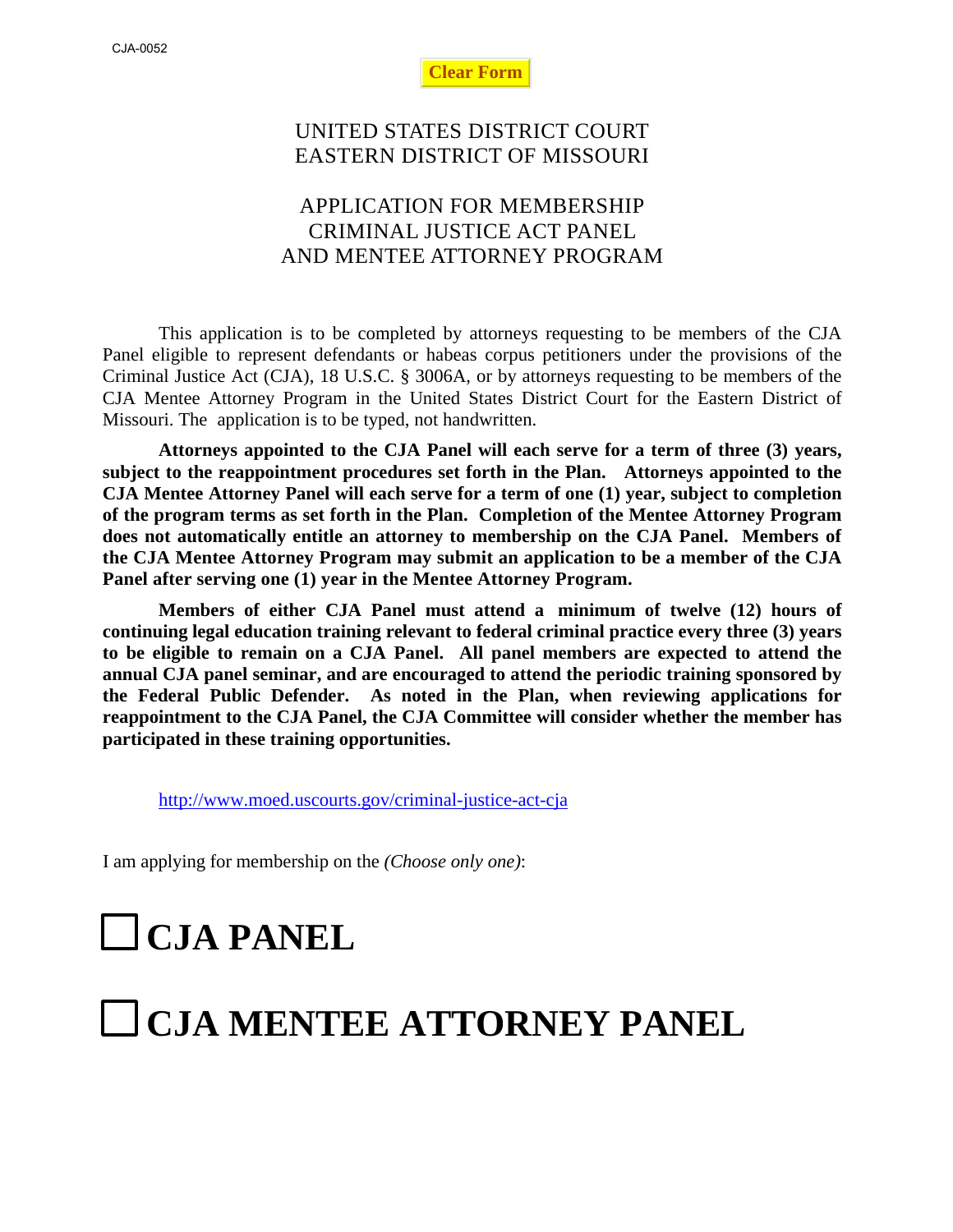#### **PERSONAL INFORMATION:**

| 1. | Name:                | Social Security Number: |
|----|----------------------|-------------------------|
|    | Firm Name:           | EIN/Tax ID Number:      |
|    | Office Telephone No. | Fax Number:             |
|    | Home Telephone No.   | EDMO Bar Roll No.       |
|    | Email Address:       |                         |
|    |                      |                         |

What is the best way to contact you in an emergency?

2. Professional Work History: Please list for the last 10 years. (Blank page is available at the end of the application for additional information.)

| (a) | Position:              |                  |
|-----|------------------------|------------------|
|     | <b>Start Date:</b>     | End Date:        |
|     | Name of Firm:          |                  |
|     | Street Address:        |                  |
|     | City, State, Zip:      |                  |
|     | <b>Phone Number:</b>   |                  |
|     | (b) Position:          |                  |
|     | <b>Start Date:</b>     | <b>End Date:</b> |
|     | Name of Firm:          |                  |
|     | <b>Street Address:</b> |                  |
|     | City, State, Zip:      |                  |
|     | Phone Number:          |                  |
|     | (c) Position:          |                  |
|     | <b>Start Date:</b>     | End Date:        |
|     | Name of Firm:          |                  |
|     | <b>Street Address:</b> |                  |
|     | City, State, Zip:      |                  |
|     | Phone Number:          |                  |

#### **GENERAL INFORMATION:**

3. I am a member of the bar of the United States District Court for the Eastern District of Missouri and am a member of good standing of that Court. I was admitted to practice before this Court on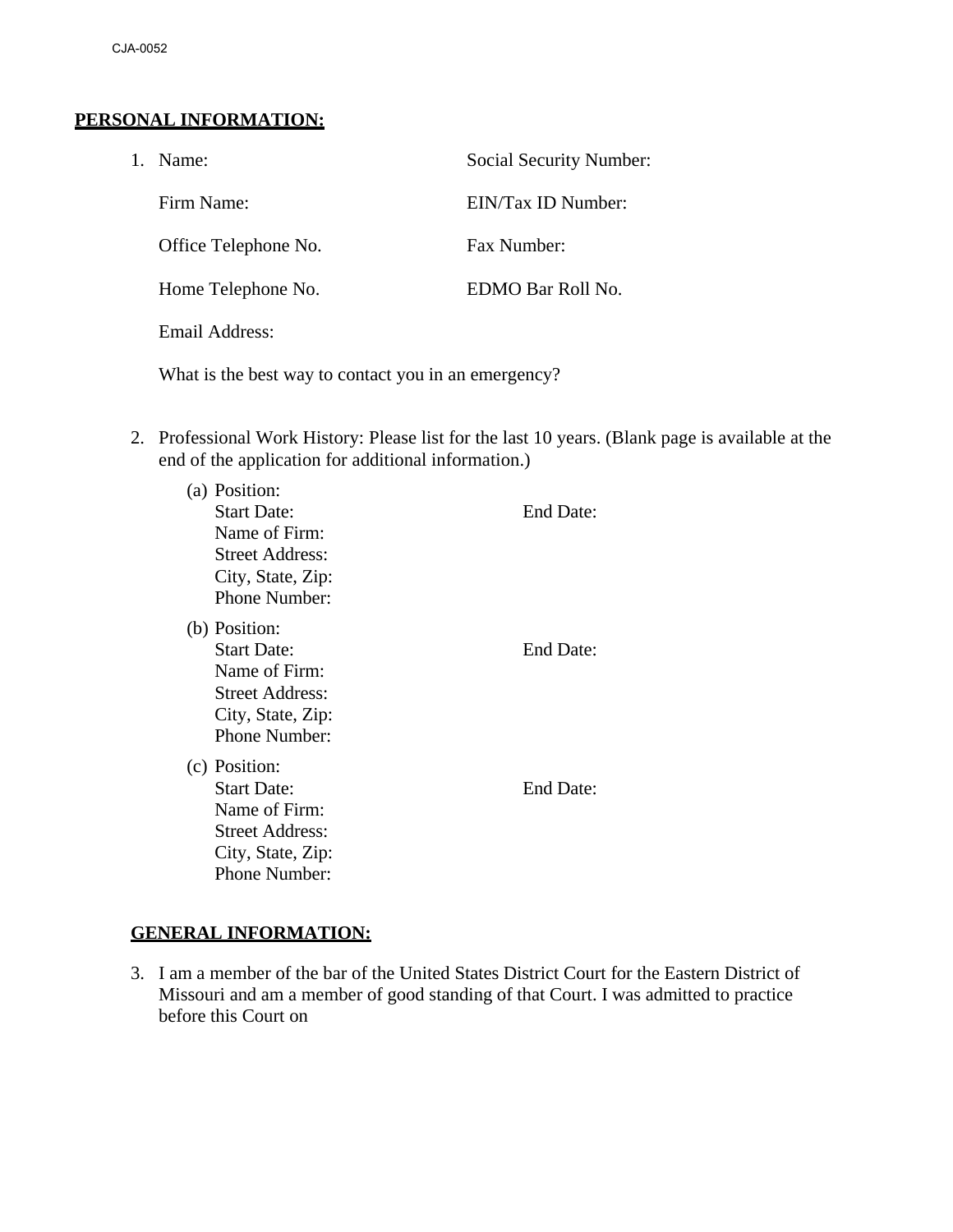4. I have also been admitted to practice in the following Courts:

Name of Court **Location Location Date Admitted** 

- 5. Have you ever been disciplined by, or are you the subject of any disciplinary complaint or investigation before any bar association or court?  $Yes \Box No \Box If yes, explain.$
- 6. During the four years preceding this application, have you been arrested, summoned, charged or convicted of any criminal offense (excluding minor traffic infractions?)  $Yes \Box No \Box$  If yes, explain.
- 7. I have been engaged in the active practice of law since:
- 8. Describe briefly the nature of your present practice, stating what percentage of your total practice involves the representation of criminal defendants; as well as what percentage of those criminal defendant representations are in state court and what percentage are in federal court (e.g. 70% of my work is representing criminal defendants; of that 70%, 75% is in state court and 25% is in federal court)
- 9. Have you ever been employed as prosecutor, public defender, or law clerk to a judge? **Yes**  $\Box$  **No**  $\Box$  If yes, please indicate the position, the name of the office or judge, and the dates of employment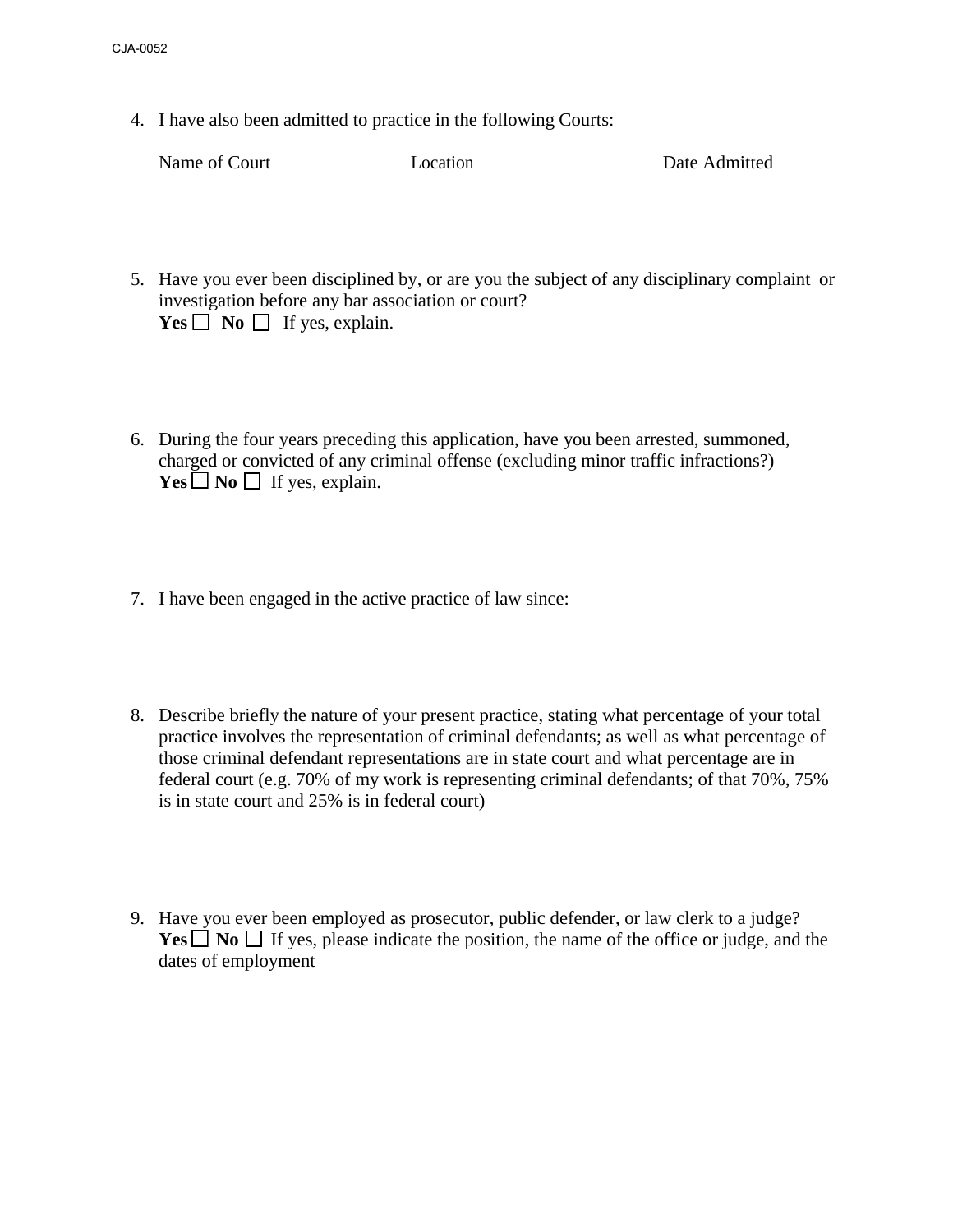- 10. List any Continuing Legal Education experience for the last four years, either as a lecturer or participant, relating to criminal law or trial advocacy. In particular, please note any CLE experience relating to federal criminal law or to the federal sentencing guidelines.
- 11. Please briefly describe any other activity or experience you have had which bears on your qualifications to serve as CJA counsel (i.e., other teaching, bar activities, writing).
- 12. Do you have any specialized legal training or expertise? **Yes**  $\Box$  **No**  $\Box$  If yes, please list (e.g., appellate work, immigration, accounting, tax, etc.).
- 13. Are you interested in handling cases on appeal? Your answer to this question is informational and will not affect your application positively or negatively.  $Yes \Box No \Box$
- 14. Are you willing to make regular court appearances in Cape Girardeau?  $Yes \Box No \Box$

#### **PRIOR PANEL EXPERIENCE:**

15. Has this Court ever appointed you pursuant to the CJA to represent a criminal defendant or habeas corpus petitioner?

 $Yes \Box No \Box$ 

If yes, for all cases within the last four years, please list the name of the defendant or petitioner, the full case number including judge's initials, and whether the case was resolved by a plea or trial or whether you withdrew before the case was completed.

16. Have you at any time been a member of a CJA panel for any other court? **Yes**  $\Box$  **No**  $\Box$  If yes, give the court and dates.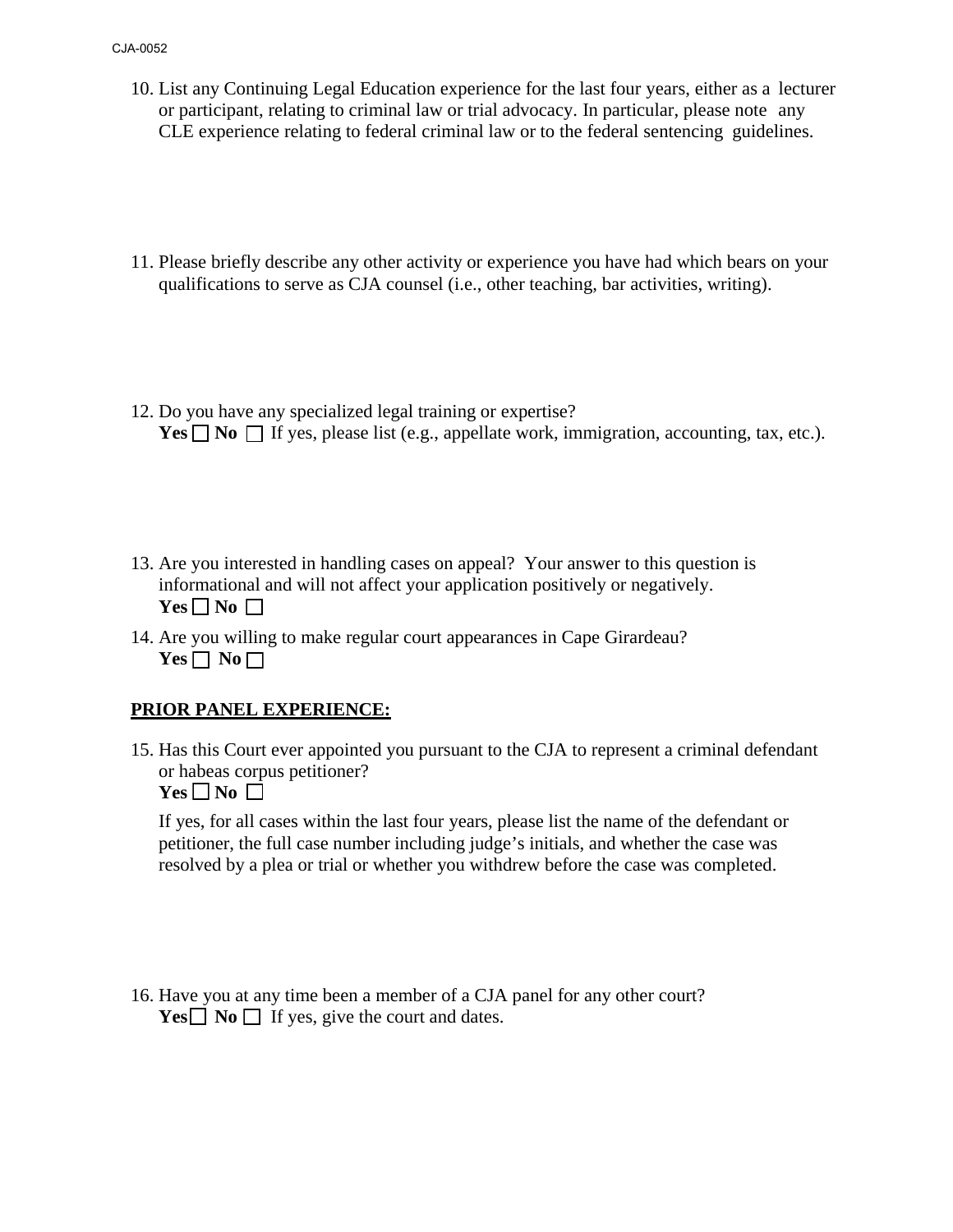17. Have you ever been removed from any CJA panel or list? **Yes**  $\Box$  **No**  $\Box$  If yes, give particulars.

#### **CRIMINAL TRIAL EXPERIENCE:**

- 18. Please briefly describe three of your most significant criminal cases and their dispositions. Explain why you consider them significant.
- 19. Summarize your experience with the federal sentencing guidelines. (Include seminars, lectures, reference work you subscribe to and sentencing matters you have handled.)
- 20. List any experience you have had with contested hearings (e.g. suppression hearings, contested sentencings, contested detention hearings, etc.) within the last four (4) years.
- 21. List criminal **trial** experience within the four (4) years preceding this application, in particular noting any federal trial experience. (Blank page is available at the end of this application.)
- 22. List additional criminal matters carried to final disposition in state or federal court (motion, habeas corpus, mandamus, plea of guilty or other disposition, etc.).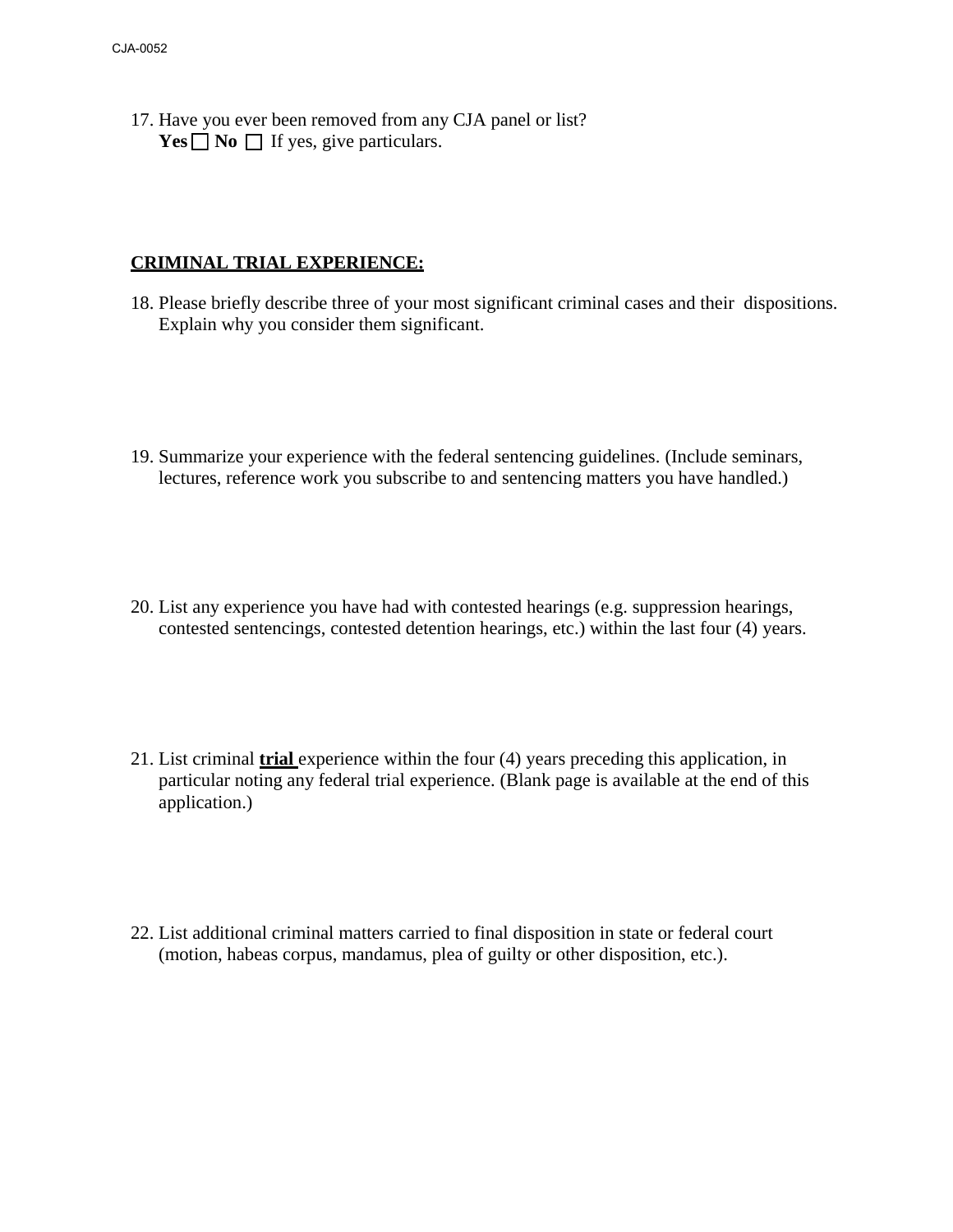23. List any federal judge before whom you have tried a criminal case. If fewer than three, list up to three state judges before whom you have tried a criminal case.

List any other federal judges before whom you have practiced in the last four years.

24. Attach three (3) writing samples. Describe each sample in 1-2 sentences.

#### **APPOINTMENT INFORMATION:**

- 25. If you are selected as a member of the CJA Panel, will you be willing to work with other attorneys seeking membership in the Panel by acting as a mentor attorney to attorneys on the mentee panel and actively getting them involved in your CJA appointed case?  $Yes \Box No \Box$
- 26. Do you understand that there are compensation limits for appointed counsel under the CJA and that the Court is the final arbiter of the payment of counsel?  $Yes \Box No \Box$
- 27**.** Do you understand that you are personally responsible for the representation of your client upon receiving a CJA appointment and that the responsibility cannot be delegated?  $Yes \Box No \Box$
- 28. If appointed, would you be available to represent defendants in an extended (exceeding one week) criminal trial?  $Yes \Box No \Box$
- 29. Would you be available for calls during non-office hours should there be an immediate need for an attorney to advise a defendant in custody?  $Yes \Box$  No  $\Box$
- 30. Are you available, on occasion, for on-the-spot arraignments on sixty minutes notice?  $Yes \Box No \Box$
- 31. It is expected that the number of appointments would average six (6) appointments annually, although there is no guarantee as to the number of appointments. Is this number acceptable?

 $Yes \Box No \Box$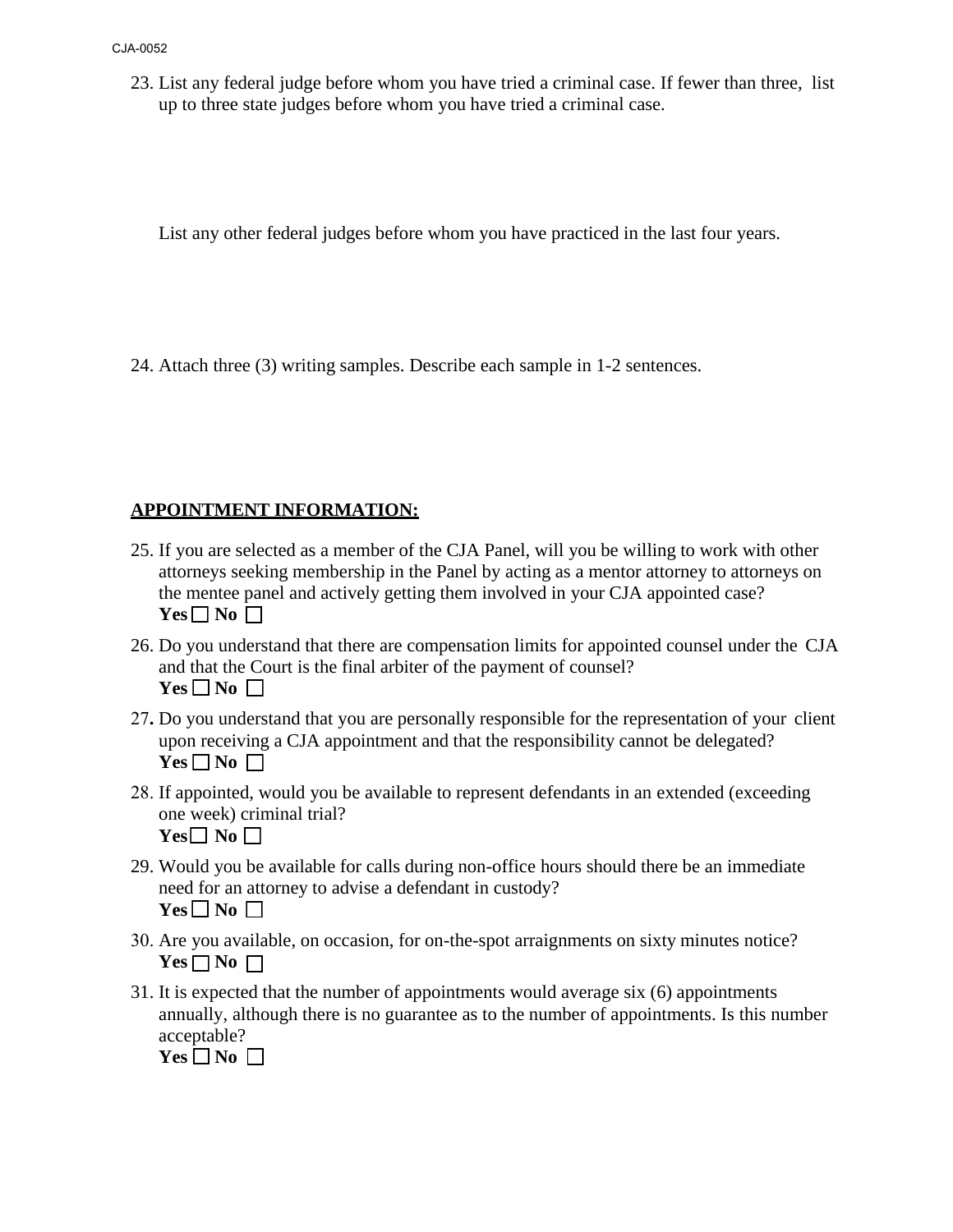- 32. State what languages, other than English, that you speak, to a degree that you are capable of representing a client who speaks only that language, without the use of an interpreter.
- 33. If you are not selected for appointment to the CJA Panel, the panel selection committee may designate you a member of the Mentee Panel, which would be composed of attorneys less experienced in federal practice who desire to gain experience by assisting CJA Panel or Federal Defender staff attorneys on their cases without compensation or with reduced compensation. Would you consider this appointment, if available?  $Yes \Box No \Box$
- 34. Do you understand that placement on and involvement on the Mentee Panel does not entitle you to membership on the CJA Lead Panel?  $Yes \Box No \Box$
- 35. Placement on and involvement in the CJA Mentee Panel may require you to assist as "second chair", without compensation or with reduced compensation if available, an attorney appointed from the CJA Panel representing indigent defendants. You may also be linked to members of the Public Defender's Office in order to enhance your experience. Members of the Mentee Panel may, if appropriate, be appointed to represent indigent defendants in non-complicated cases when they have acquired and demonstrated a sufficient degree of expertise.

I have read the mentee portion of the Plan and agree to the conditions as set forth in the Plan.

<http://www.moed.uscourts.gov/criminal-justice-act-cja>

 $Yes \Box No \Box$ 

36. If there is additional information of which the Court should be aware in considering your application which has not been discussed above please provide that information here.

I have carefully read the foregoing application and certify that the information is true and correct to the best of my knowledge.

SIGNATURE OF APPLICANT DATE